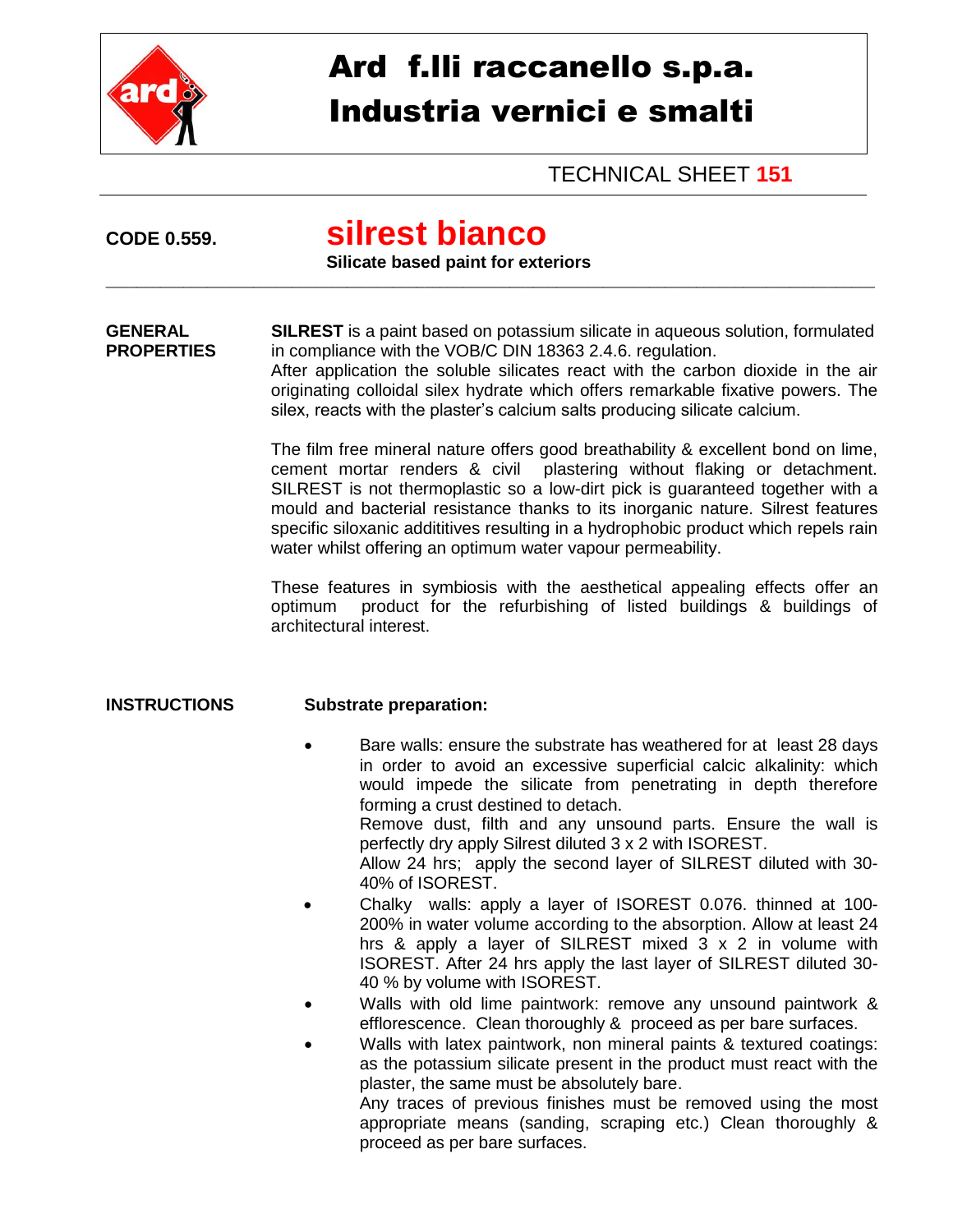However, said process can be avoided by using the intermediate filler SILREST INTERMEDIO 095.1010.

 Apply SILIARD PRIMER S 0.078. instead of ISOREST on surfaces exposed to driving rain in order to reduce water absorption.

#### **Application:**

- Roller application: dilute at 20-30% in volume with ISOREST.
- Do not apply under direct sunlight or at ambient or substrate temperature below + 8°C or above + 35°C.
- After application, exterior walls must be protected against rain until perfectly dry (usually after 48 hours at 20°C).
- Wash equipment immediately after use with water.
- Walls with efflorescence or subject to rising damp must be restored before application in order to guarantee adherence.
- Mask any parts (windows, ceramic pavements, casings etc.) which are not to be treated.
- Use protective eye wear during application.
- When different batches are used, it is advisable to mix the same in order to avoid differences in shades.
- The product has a 24 month stability if stored in the original packaging at a temperature between + 8°C & + 30°C.
- Use products in compliance with current Hygiene & Safety Regulations. Dispose of spent material/containers according to the same.
- Refer to the PSDS for further details.

\_\_\_\_\_\_\_\_\_\_\_\_\_\_\_\_\_\_\_\_\_\_\_\_\_\_\_\_\_\_\_\_\_\_\_\_\_\_\_\_\_\_\_\_\_\_\_\_\_\_\_\_\_\_\_\_\_\_\_\_\_\_\_\_\_\_\_\_\_\_\_\_\_\_\_\_\_\_\_\_\_\_\_\_\_\_\_\_\_\_\_\_\_\_\_\_\_\_\_

SIILREST is compatible with the 16COLOURS tinting system.

#### **TECHNICAL DATA**

| <b>SPECIFIC WEIGHT</b>                     |                       | $1470 \pm 50$ g/l<br>$15.000 \pm 2000$ cP |
|--------------------------------------------|-----------------------|-------------------------------------------|
| VISCOSITY AT 20°C                          |                       |                                           |
| DRYING AT 20°C                             | <b>TOUCH DRY</b>      | 2 hrs                                     |
|                                            | <b>THROUGH DRYING</b> | 24 hrs                                    |
| <b>ASPECT</b>                              |                       | <b>Matt</b>                               |
| CAPILLARY WATER ABSORPTION (DIN 52617) (1) |                       | $W = 0,10$ kg/m <sup>2</sup> x h0,5 √t    |
| <b>PRODUCT</b>                             |                       | W. Sd = $0,0039$ kg/ $\sqrt{t}$           |
| WATER VAPOUR PERMEABILITY (DIN 52615) (1)  |                       | $WDD = 548.1$ g/m <sup>2</sup> 24 hrs     |
| THICKNESS OF THE EQUIVALENT AIR LAYER (1)  |                       | $Sd = 0,039$ m                            |

**YIELD** A 2 layer painting cycle (on smooth substrates with mean absorbance) implies a yield of 4 m²/l. We recommend testing on the specific substrate.

 $\_$  ,  $\_$  ,  $\_$  ,  $\_$  ,  $\_$  ,  $\_$  ,  $\_$  ,  $\_$  ,  $\_$  ,  $\_$  ,  $\_$  ,  $\_$  ,  $\_$  ,  $\_$  ,  $\_$  ,  $\_$  ,  $\_$  ,  $\_$  ,  $\_$  ,  $\_$  ,  $\_$  ,  $\_$  ,  $\_$  ,  $\_$  ,  $\_$  ,  $\_$  ,  $\_$  ,  $\_$  ,  $\_$  ,  $\_$  ,  $\_$  ,  $\_$  ,  $\_$  ,  $\_$  ,  $\_$  ,  $\_$  ,  $\_$  ,